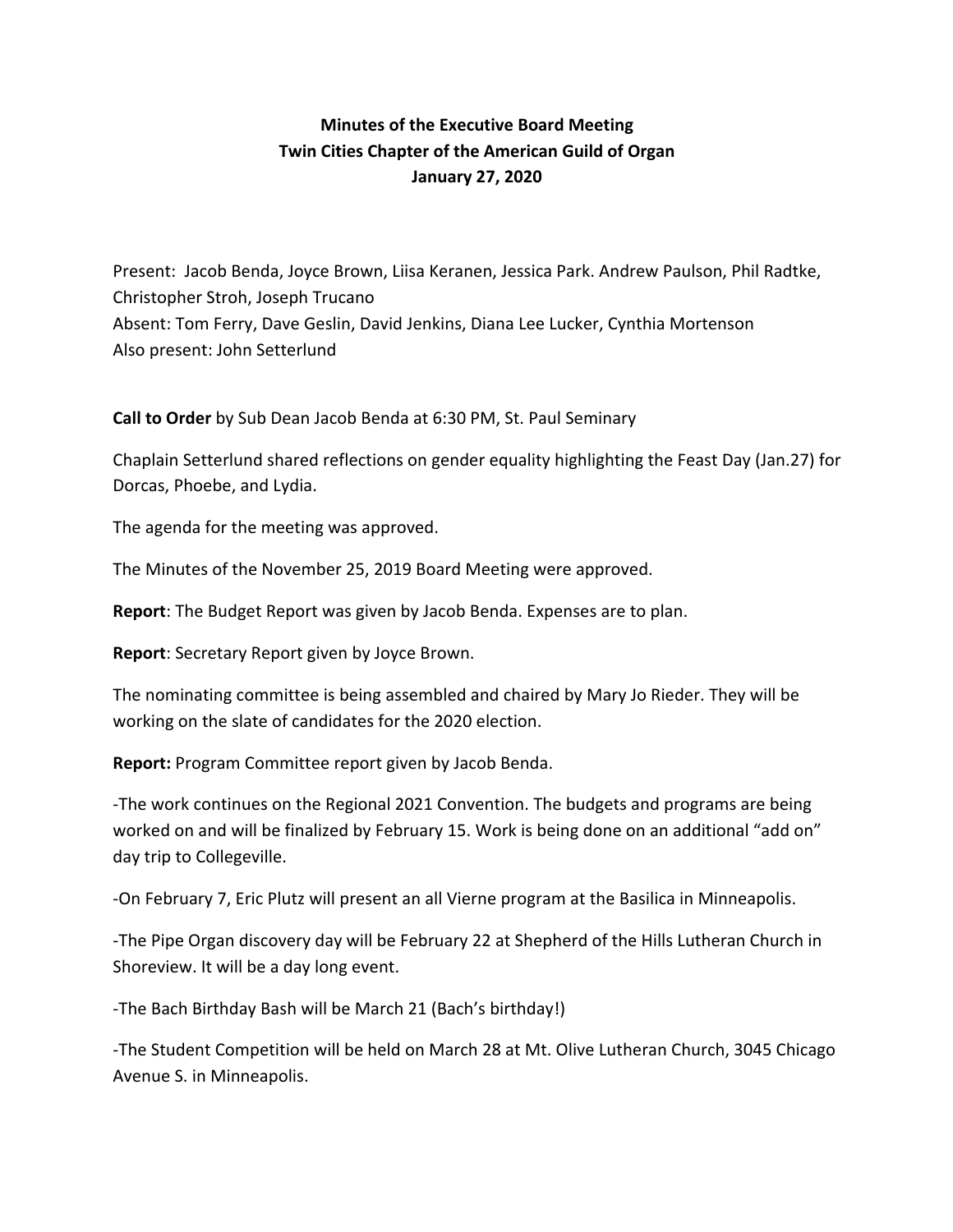-Cameron Carpenter will be performing at Northrop Auditorium on March 27, 28 with the Minnesota Orchestra. The Board is looking at having a table representing the AGO at the concert.

-Dean Billmeyer will present a program on April 21 at Northrop Auditorium.

-French organists Oliver Vernet and Cédric Meckler will present a program of duets at St. Andrews Lutheran in Mahtomedi on April 24.

**Report**: Dean's report given by Jacob Benda

-The Nominating Committee Chair, Mary Jo Rieder has assembled her committee. Members are Samuel Backman, Dee Ann Crossley, Mary Newton, and Joseph Trucano.

-John Varona has agreed to fill the board position vacated by Cynthia Mortenson.

-There is need for someone to join Phil Asgian on the Audit Committee. They should have relevant experience, but not necessarily a CPA.

-The "Bach Birthday Bash" programs are in need of ushers. The board is asked to help out.

-The Dean would like board members to consider sponsoring a small group meeting in their area of the metro this summer. The goal is to bring AGO members together and perhaps invite new people.

-There was a discussion regarding our current Membership Brochure from 2012. A new updated one is needed. The purpose of the brochure is to promote membership. It should be available to hand out at AGO events and other co-sponsored AGO events. There was a discussion on the current brochure and many suggestions to updating it. Included ideas were better pictures carefully selected representing different ages, genders as well as different kinds of pipes organs and denominations. It was also suggested that the brochure highlight the value of membership, and the resources available to members.

-The Board discussed our system of enrolling and renewing memberships. National headquarters will begin using a new system in March 2020 for renewal and enrollment of members. It is called Impexium. Using this system would simplify our current dual system of some members renewing through National and some locally with Wild Apricot. It is suggested that the TCAGO join the rest of the AGO chapters in the country in using this system starting May 1, 2020. The membership coordinator and the registrar will work with individuals who do

**Motion**: Joseph Trucano moved to have the TCAGO begin using the Impexium national system in May 2020.